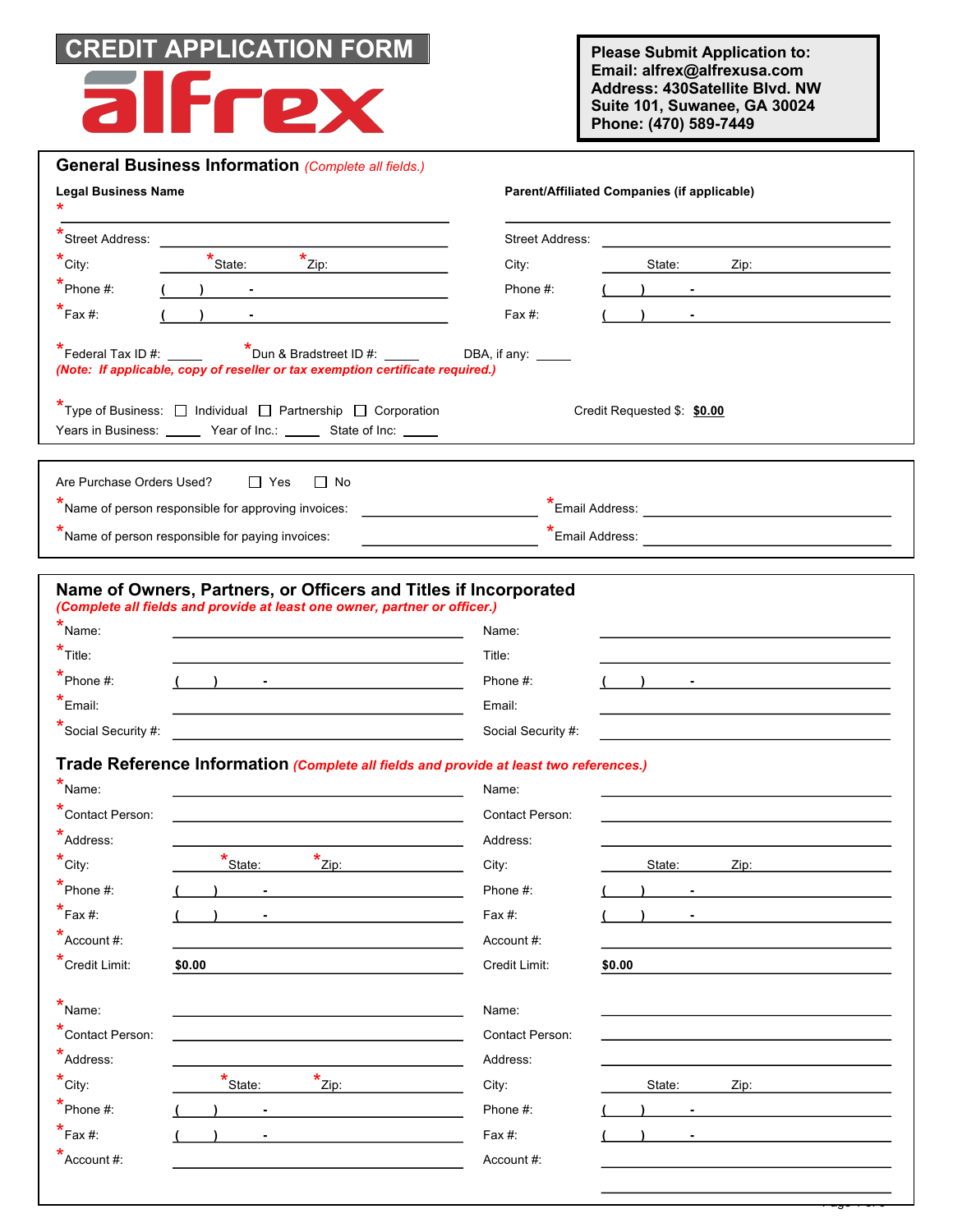| *<br>Credit Limit: | \$0.00 | Credit Limit: | \$0.00 |
|--------------------|--------|---------------|--------|
|                    |        |               |        |

| <b>*</b> Bank Name:                                    | <b>Bank Name:</b>       |
|--------------------------------------------------------|-------------------------|
| *Contact Person:                                       | <b>Contact Person:</b>  |
| *Address:                                              | Address:                |
| $*$ State:<br>$*_{\text{Zip: }}$<br>$*_{\text{City}:}$ | City:<br>State:<br>Zip: |
| $*$ Phone #:                                           | Phone #:                |
| $*_{\mathsf{Fax}\,\#:}$                                | Fax #:                  |
| *Checking Account #:                                   | Checking Account #:     |
| *Savings Account #:                                    | Savings Account #:      |
| *Loan Officer:                                         | Loan Officer:           |
| $*_{\text{Lean }\#:}$                                  | Loan #:                 |

This application is submitted for the purpose of obtaining credit with Alfrex LLC, Incorporated and is warranted to be true. By signing this application the undersigned acknowledges that he/she is authorized to execute this application and to obligate the company to make payment in full for all amounts due according to invoice on or before the net due date. We may assess a "Late Charge" on the portion of the amount remaining unpaid, at a rate permitted by applicable law. We may raise, lower, or cancel at any time, and you promise not to allow the outstanding balance of your account to exceed this credit limit. We have the right at any time to limit or terminate the use of your account, or to terminate this agreement as it relates to future transactions, without giving you advance notice. You may terminate this agreement at any time, upon 30 days prior advance written notice to us, with respect to future use of the account. If you or we terminate this agreement, you agree to pay the outstanding balance of the account according to the applicable terms at time of sale. Additionally, the undersigned will be responsible for all collection costs and attorney fees, with or without lawsuit, in order to collect any delinquent moneys. The undersigned hereby authorizes Alfrex LLC, Incorporated to make such inquiries (corporate/personal) as are necessary to obtain credit information and authorizes the bank(s) of record to release information regarding accounts.

## **Signature of Authorized Owner, Partner or Corporate Officer Required.**

**Please include current financial statements. Personal financial statements for all owners/officers must be furnished for companies in existence less than two years. Upon credit approval, the undersigned agrees to terms of NET 30 DAYS unless otherwise stated in writing from Alfrex LLC.**

**Signature of Owner, Partner or Corporate Officer Date**

**Printed Name of Signer Title**